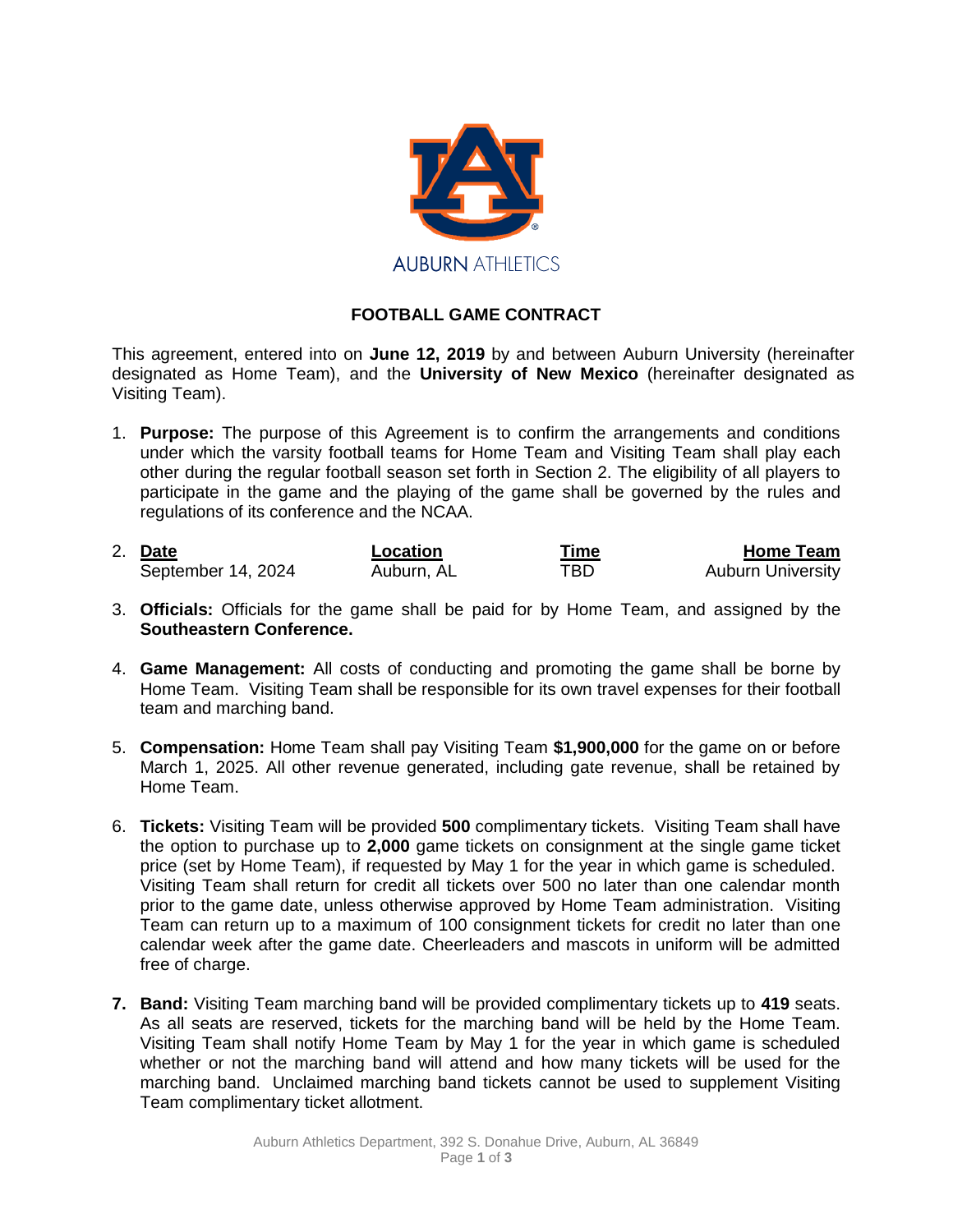- 8. **Radio:** Home Team (or its conference) owns and retains, and is entitled to retain all revenues derived therefrom, all rights to create and distribute live or delayed audio-only coverage of the game, provided that Visiting Team may create and distribute, on a nonexclusive basis, and retain the revenues derived therefrom, its own audio-only full-game account of the game for distribution by Visiting Team's regular season radio broadcasting network via terrestrial radio, satellite radio, internet and other digitally distributed means. Home Team shall provide to Visiting Team one radio outlet location for the aforementioned broadcast.
- 9. **Television:** Except for the radio rights described in Section 8 above, the conference of Home Team exclusively owns and retains, and is entitled to retain all revenues derived therefrom, all rights to televise or otherwise distribute audio, video or audiovisual coverage of the game and any and all portions of the game (whether live or delayed and including reairs and highlights) throughout the universe by any and all means, uses, and media now known or hereafter developed. If and to the extent Visiting Team has or will have any such rights, Visiting Team irrevocably assigns, conveys, and transfers all of such rights to the conference of Home Team in perpetuity. Notwithstanding the foregoing, (i) Visiting Team and its conference shall have the non-exclusive rights to create and distribute coach's films of the game for use solely by Visiting Team, professional sports leagues and other colleges and universities solely for coaching and scouting purposes (and for no other purpose, including for general distribution on any linear or digital network), and (ii) if the respective conferences of the institutions party to this Agreement enter into a separate agreement describing the rights of a visiting team (and/or its conference) to distribute audiovisual coverage of a game played between institutions from such respective conferences, and such agreement remains in full force and effect when the game occurs, Visiting Team (and/or its conference) shall have the rights as described in such agreement.

Visiting Team hereby authorizes Home Team (and its conference) to use (and to authorize each entity effecting or facilitating the telecast or other distribution of the game to use) the trademarks and logos of Visiting Team and the names and likenesses of Visiting Team's individual players and coaches to promote and publicize the game and the participating teams and institutions, provided that such trademarks, logos, names and likenesses must not be used as an endorsement of any product or service or in connection with any political cause or candidate, or in any manner prohibited by applicable NCAA rules and regulations. Visiting Team warrants to Home Team and its conference that Visiting Team has obtained the right to license the use of the names and likenesses of individual players and coaches for the purposes set forth in this paragraph. Notwithstanding the foregoing, in the event that the Visiting Team notifies the Home Team (or its conference) no later than seven days prior to the game that it was unable to secure the rights to use the names and likenesses of any of the Visiting Team's individual players or coaches to promote and publicize the game as provided above, the Home Team (and its conference) will refrain from using such name or likeness in a manner that would infringe any such necessary rights, and the Visiting Team will not be deemed to have granted any such rights hereunder.

10. **Liquidated Damages:** If either team fails to appear at the scheduled game, canceling team shall pay opponent a cancellation fee of **\$1,900,000** within 60 days after the scheduled game date. No cancellation fee or guarantee shall be paid if the parties mutually agree in writing to cancel the scheduled game.